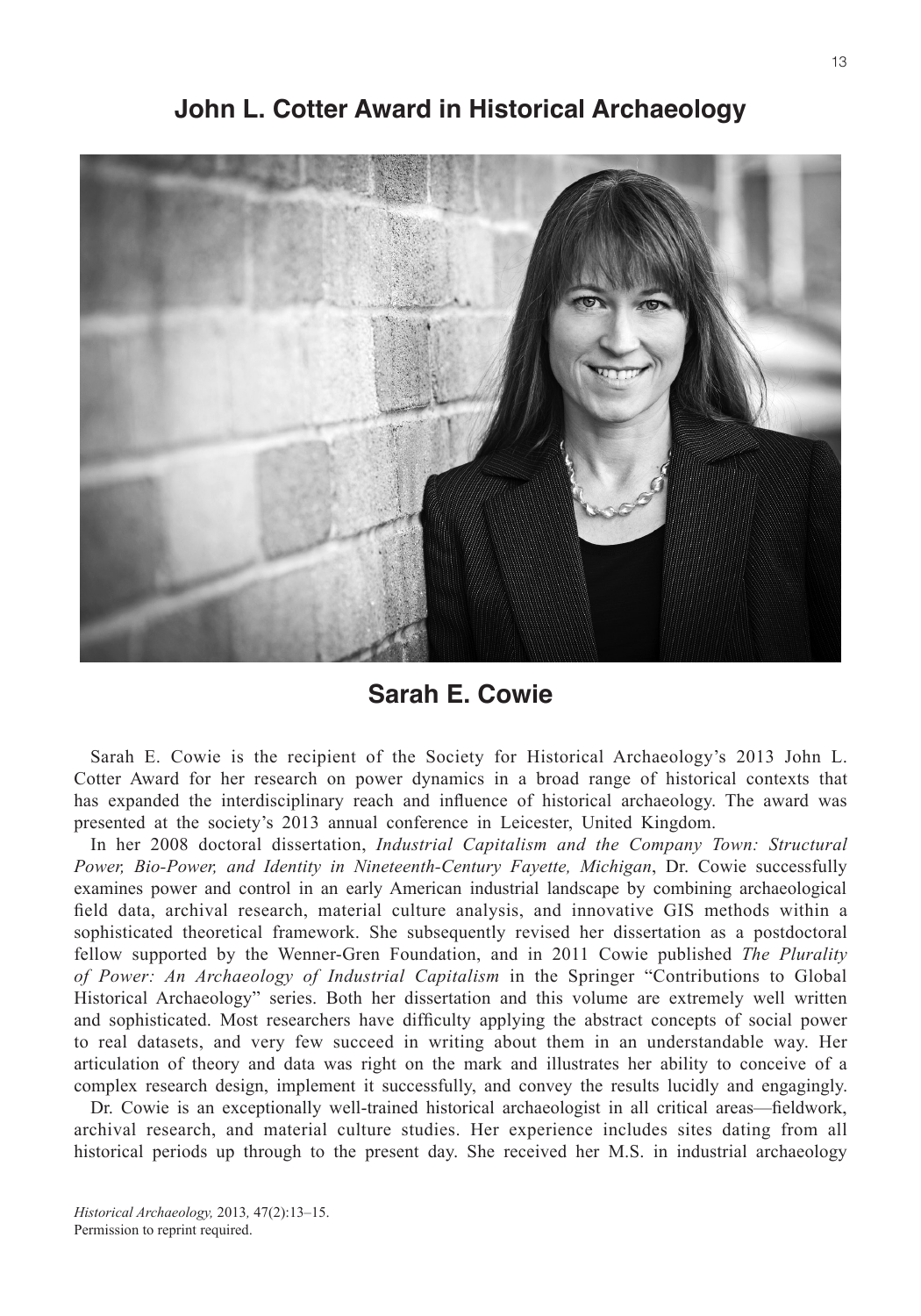from Michigan Technological University and completed her Ph.D. in anthropology at the University of Arizona. At the same time, few scholars at this stage in their careers have as much experience in the applied archaeological world. She has over a decade of experience in cultural resource management and has worked extensively on historical mining landscapes and communities in Utah, Idaho, Nevada, and Arizona. She has also done archaeological work in Alabama, Georgia, and Missouri. Dr. Cowie developed oft-cited guidelines for recording Western mining landscapes, which were published by the National Park Service in 2005. She has worked for several private cultural resource management firms and two government agencies. Her experience with historic preservation topics extends from all phases of archaeological fieldwork to analysis and report writing. She has worked on both the agency side and the consultant side of heritage management.

Dr. Cowie's work on power dynamics is grounded in her experiences in industrial archaeology, historic preservation, and the archaeology of working communities. One of her research foci is the historical archaeology of Native Americans, and she has considerable experience working with contemporary native peoples and is committed to incorporating their perspectives into her research. Her approach also applies critical perspectives to studying identity formation among disenfranchised peoples. The ideas she continues to develop are creative and significant, and have both historical and contemporary relevance.

Dr. Cowie is an accomplished and creative teacher. Her first teaching job after receiving her Ph.D. was at Miami University in Oxford, Ohio, and since 2011 she has been an assistant professor in the Department of Anthropology at the University of Nevada, Reno, filling a position there after the retirement of Donald L. Hardesty. Her extremely positive teaching evaluations document her teaching competence and abilities. She is an active member of a number of professional and academic organizations, has published peer-reviewed articles and book reviews in several journals, and presents regularly at scholarly meetings. Dr. Cowie's commitment to being an engaged member of her discipline is a model for students learning how to be professionals, and she is an excellent example of the perseverance and dedication needed to succeed as a young professional given the economic stresses and challenges to higher education and critical thinking prevalent not only in the United States but also worldwide.

Her academic qualifications and performance have garnered her numerous grants, scholarships, and fellowships. Dr. Cowie was recently invited by the U.S. Army Research Office to submit a proposal for consideration for a Presidential Early Career Award for Scientists and Engineers (PECASE). PECASE is the highest honor bestowed by the U.S. government on outstanding scientists and engineers in the early stages of their independent research careers, and only invited participants are considered. Cowie proposed to apply the principles and findings of her research on power relations in historical archaeology to a contemporary issue of great relevance—the apparent impasse in tribal/federal discourse regarding heritage consultation as currently practiced in the United States.

Her proposed research on conflicting discourses in heritage management, addressed through collaborative training in indigenous historical archaeology, draws together lessons learned from her previous work on power and social theory, on indigenous historical archaeology, and on federal/tribal relations. Her proposed use of postmodern theoretical concepts to develop a strategy for humanizing the process of respectful consultation between tribes and the federal government is highly innovative and has strong potential to revolutionize the way consultation is currently conducted, which should provide significant and lasting benefits for all concerned.

Dr. Cowie's work has brought historical archaeology to the attention of audiences that heretofore have seen little potential in its contributions. This has been recognized at the national level, as indicated by PECASE's invitation, but she continues to introduce historical archaeology to new audiences through university outreach and collaborative activities, and through service to professional societies and the public.

In summary, Dr. Sarah E. Cowie has made exceptional contributions to historical archaeology while a student and now as a young professional. She has embarked on a career of scholarly excellence, with the impact already being felt within historical archaeology and beyond.